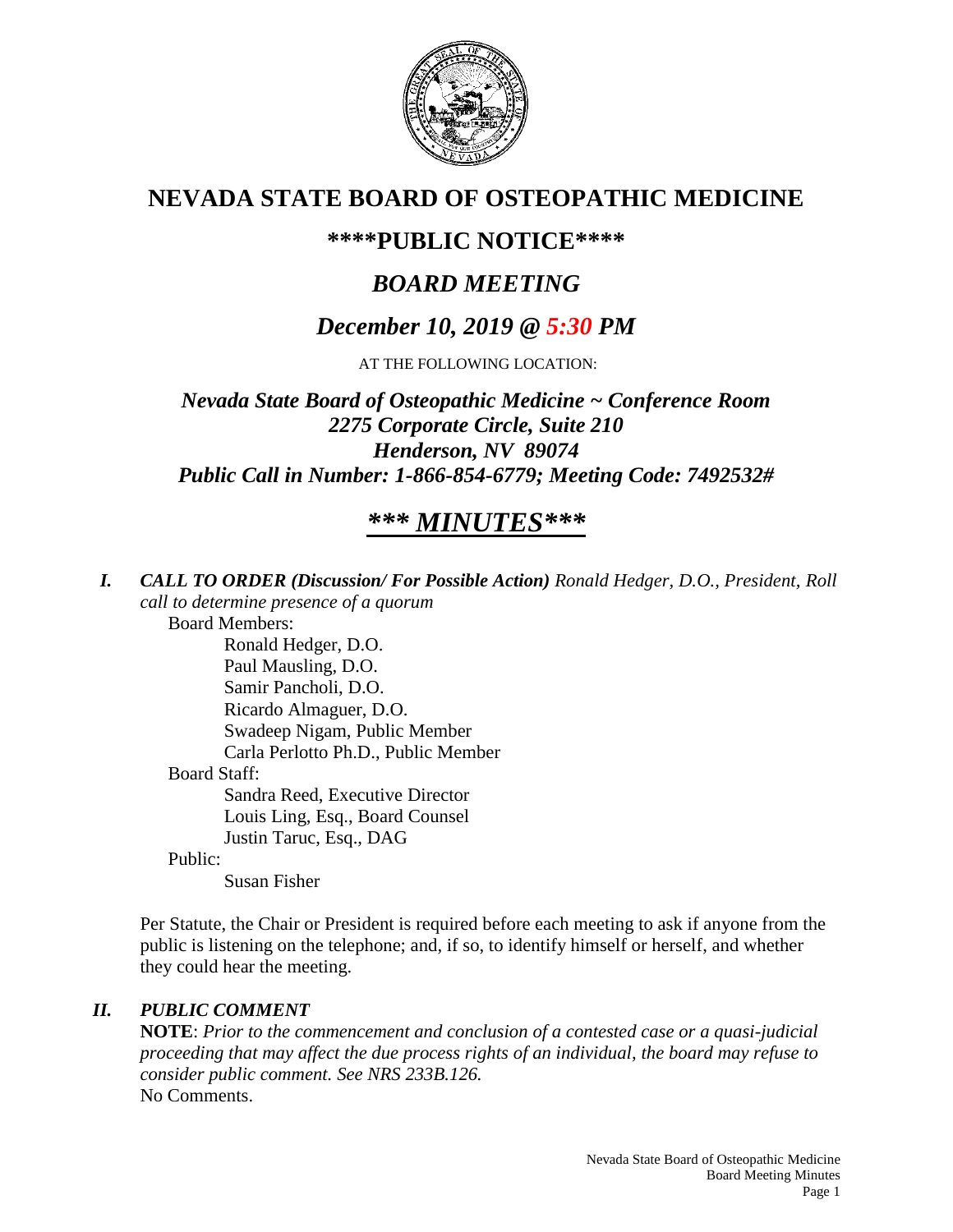#### *III. APPROVAL OF BOARD MEETING MINUTES FROM NOVEMBER 12, 2019 (Discussion/For Possible Action) Ronald Hedger, D.O., President* Mr. Nigam made a motion to approve the minutes from November 12, 2019 minutes; seconded by Dr. Perlotto. There being no discussion, the minutes were approved by the Board.

### *IV. CONSENT AGENDA TO GRANT LICENSURE FOR OSTEOPATHIC PHYSICIANS, PHYSICIAN ASSISTANTS AND SPECIAL LICENSES (Discussion/ For Possible*

*Action) Ronald Hedger, D.O., President*

*Under this item the Board may consider the recommendations of the Executive Director and/or President/Vice President to grant licensure to the below listed applicants. The Board may remove any applicant's name from the consent motion, but may not discuss the contents of the application for licensure without the applicant present following proper notice pursuant to the open meeting law.*

**Special Licenses NRS.633.411**: Eric Batory, D.O. Kingman/Sunrise Michaela Hasenkrug, DO. Kingman/Sunrise

**EFFECTIVE 01/01/20 Osteopathic Physician Name Specialty**

Julia Cameron-Morrison, D.O. Diagnostic Radiology Rommel De Vera, D.O. Family Medicine Derek Gnehm, D.O. Anesthesiology Theodore Heim, D.O. Emergency Medicine Maile Kane, D.O. **Family Medicine** Kimball Knackstedt, D.O. Cardiothoracic Surgery Paul Lanier, D.O. **Orthopedic Surgery** Adam Reno, D.O. **Family Medicine** Anne Sinnott, D.O. Emergency Medicine Jordan Thomson, D.O. Conthalmology Sean Williams, D.O. Emergency Medicine Kristen Woody, D.O. Family Medicine

**Physician Assistant Supervising Physician**

Alysse Thummel, PA-C Steven Nishiyama, D. O.

Dr. Perlotto made a motion to approve the licensees as written; seconded by Dr. Pancholi. There being no discussion, the Board approved licensure.

*I. + CONSIDERATION OF AND POTENTIAL ACTION REGARDING PAYMENT SETTLEMENT AGREEMENT WITH MARIAN ORR, D.O., (Discussion/For Possible Action) (NOTE: The Board may go into closed session pursuant to NRS 241. because the discussion may involve Dr. Orr's character, alleged misconduct, professional competence, or similar items). Ronald Hedger, D.O., President*

Mr. Taruc read the settlement agreement signed by Marian Orr, D.O. Dr. Orr was ordered by the court to pay \$13,883.00 in attorney fees and costs to the Board. The Board agreed to an upfront payment in full of \$12,500.00 by December 31, 2019. Mr. Taruc stated that he saw a copy of the check, and added that her attorney will likely mail the check to the Board upon approval of the agreement. Dr. Pancholi made a motion to approve the agreement; seconded by Mr. Nigam. There being no discussion, the Board approved the agreement.